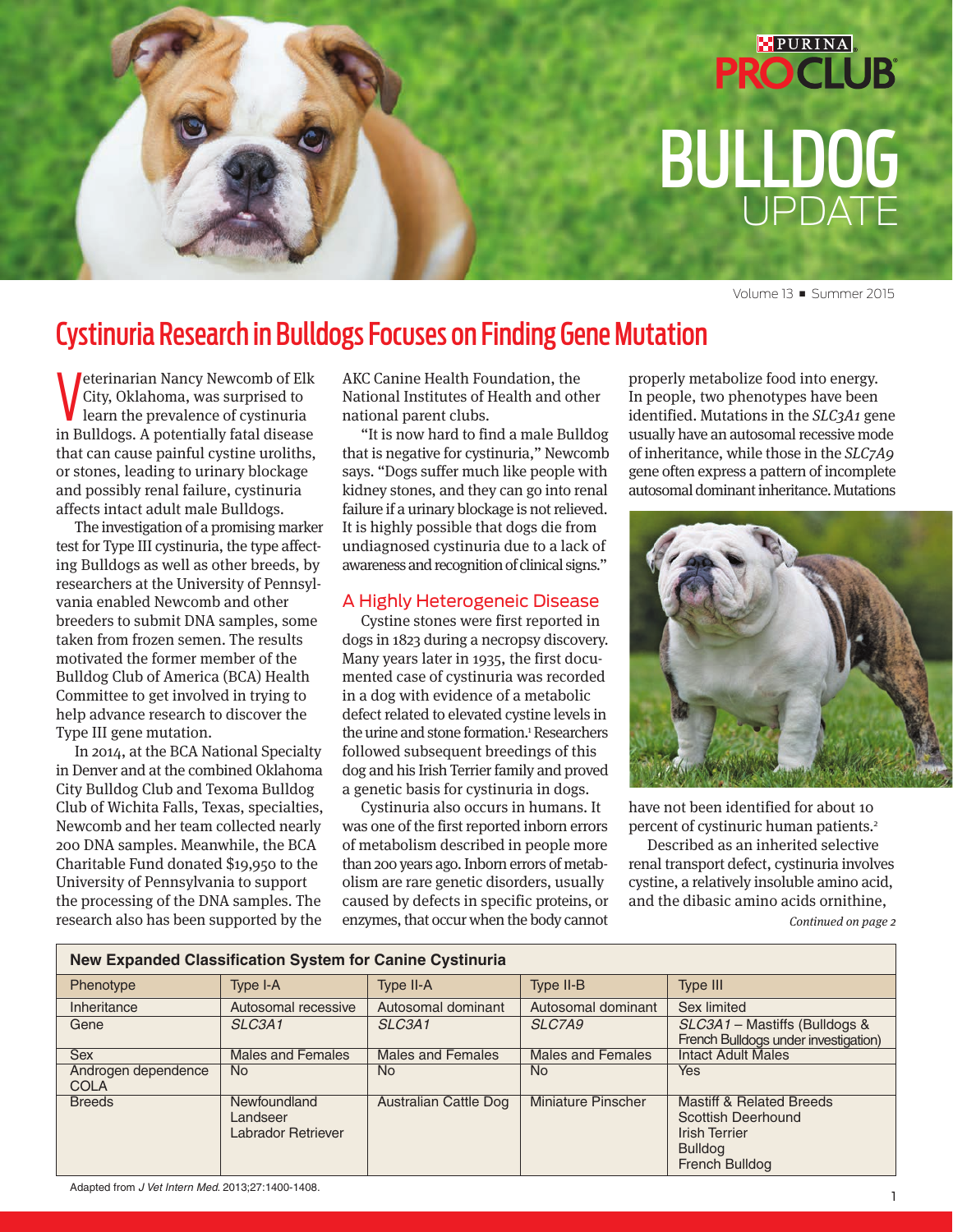### Cystinuria Research

lysine and arginine, collectively known as COLA.3 In normal dogs, about 99 percent of these amino acids are reabsorbed through the renal tubules. In dogs with cystinuria, the amino acids concentrate highly in the urine. Due to its low solubility in acidic urine, cystine predisposes dogs to forming cystine crystals and uroliths.

Researchers only recently realized the genetic heterogeneity, or diversity, of cystinuria in dogs. "We have proposed a new expanded classification system for canine cystinuria based on that in humans and due to multiple genetic etiologies and modes of inheritance," says Paula Henthorn, PhD, professor of medical genetics at the University of Pennsylvania School of Veterinary Medicine. "Specific mutations within each type should lead to phenotypes that are similar so that the medical management and breeding advice applies to cases within that type."

Henthorn and Urs Giger, DVM, PD, MS, DACVIM, DECVIM, DECVCP, professor of medical genetics, have studied cystinuria in dogs since the early 1990s. Their research has produced genetic tests for Type I-A, Type II-A and Type II-B cystinuria. Henthorn led development of the marker test for Type III cystinura.

The classification system for canine cystinuria that Henthorn and her colleagues developed identifies four types:

- **Type I-A:** Has an autosomal recessive inheritance pattern, meaning an affected dog inherits a copy of the *SLC3A1* gene mutation from both the sire and dam. This severe type of cystinuria occurs in both males and females, though males are affected more frequently. A breedspecific direct DNA test in Newfoundlands, Landseers and Labrador Retrievers has helped reduce disease incidence as well as the number of carriers.
- **Type II-A:** Has an autosomal dominant inheritance pattern, meaning only one copy of the  $SLC<sub>3</sub>A<sub>1</sub>$  gene mutation is needed to cause the disease; however, the disease is more severe if the dog carries two copies of the mutation. Type II-A affects male and female Australian Cattle Dogs.
- **Type II-B:** Similar to Type II-A except the mutation occurs in the SLC7A9 gene, Type II-B occurs in male and female Miniature Pinschers from a single pedigree of dogs from Europe.

• **Type III:** Although the gene mutation and mode of inheritance are not known, Type III occurs exclusively in intact adult male dogs. Besides Bulldog, this type affects French Bulldog, Mastiff, Scottish Deerhound, and Irish Terrier, and also may occur in additional breeds. Recent research has shown several DNA mutations together in the SLC3A1 gene are associated with cystinuria in Mastiffs and related breeds, but not in Irish Terriers and Scottish Deerhounds. A DNA marker test is available in a few

breeds to identify dogs at risk of stone formation, and one is expected soon for Bulldogs.

#### Recognizing Clinical Signs

One study showed that the odds of a Bulldog developing cystine uroliths were 32 percent greater than for other breeds.<sup>4</sup> Many factors may influence the severity and variability of Type III cystinuria.

"Genetics and whether a dog is castrated likely contribute to a predisposition to develop cystine crystals and uroliths," Henthorn says. "This type usually occurs later in life and is less severe, but this means carriers often have been bred and produced offspring before they are identified."

A male dog's anatomy plays a role in the development of urinary tract stones. "Males have a more narrow, less dilatable urethra than females," explains Henthorn. "When urine passes through the os penis, the penis bone, stones can get lodged and cause an obstruction. Females are less likely to obstruct as their urethras are less narrow and more flexible."

Type III cystinuria appears to be testosterone-dependent. "Only mature males are cystinuric, and castration completely resolves clinical signs of disease as urine amino acid concentrations revert to the normal range, as seen in females," she says. "In breeds affected with this type, we recommend castration to reduce the formation of stones and the risk of blockage. This also will help reduce the frequency of the disease."

Cystine stones usually form in the ureters, bladder or urethra. Urinary tract obstruction can be a life-threatening

### Does Your Bulldog Have Cystinuria?

The Metabolic Genetic Lab at the University of Pennsylvania performs a simple urine screening test to detect a risk for any type of cystinuria, though it does not detect symptomatic carriers of cystinuria-associated mutations.

#### [LEARN MORE](http://research.vet.upenn.edu/penngen?pennGenHome/tabid/01/Default.aspx)

The University of Pennsylvania also offers direct mutation-based tests for all Type I and Type II forms of cystinuria, as well as DNA marker test to identify male Mastiffs at risk for Type III cystinuria and early stone formation and female dogs that can transmit cystinuric-associated genes to their offspring. This test for Bulldogs and French Bulldogs is expected to be available later this year.

#### [LEARN MORE](http://research.vet.upenn.edu/WSAVA-LabSearch)

condition, thus owners of male Bulldogs are encouraged to frequently check to be sure they are urinating without problems. Signs, which can appear at any age at or after puberty, include straining or difficulty urinating and blood in the urine.

"In Bulldogs, it is so important to not breed affected dogs," Newcomb advises. "You want to test your dogs and use the test results wisely. Carriers that test urine positive should not be bred, but carriers that are not positive can be bred to normal dogs. If no carriers were bred, there would be a risk of losing genetic heterogeneity in the breed."

Henthorn agrees. "Our recent discoveries will have a major impact in the clinical management and genetic control of cystinuria in future generations. I am optimistic that we will learn more about cystinuria in the near future that will help Bulldog breeders manage this disease." **■**

<sup>1</sup> Henthorn PS, Giger U. Cystinuria. In: The Dog and Its Genome. Ostrander EA, Giger U, Lindblad-Toh K (eds). Cold Springer Harbor, NY: Cold Spring Harbor Laboratory Press. 2006:349-364. <sup>2</sup> Giger U, Brons AK, Fitzgerald CA, et al. Updates on Cystinuria and Fanconi Syndrome: Amino Acidurias in Dogs. American College of Veterinary Internal Medicine Proceedings. 2014. <sup>3</sup> Brons AK, Henthorn PS, Raj K, et al. SLC3A1 and SLC7A9 Mutations in Autosomal Recessive or Dominant Canine Cystinuria: A New Classification System. J Vet Intern Med. 2013;27:1400-1408. <sup>4</sup> Osborne CA, et al. J Am Vet Med Assoc. 2004 (June);204.

Purina appreciates the support of the Bulldog Club of America and particularly Elizabeth Milam, chair of the BCA Health Committee, in helping to identify topics for the *Purina Pro Club Bulldog Update* newsletter.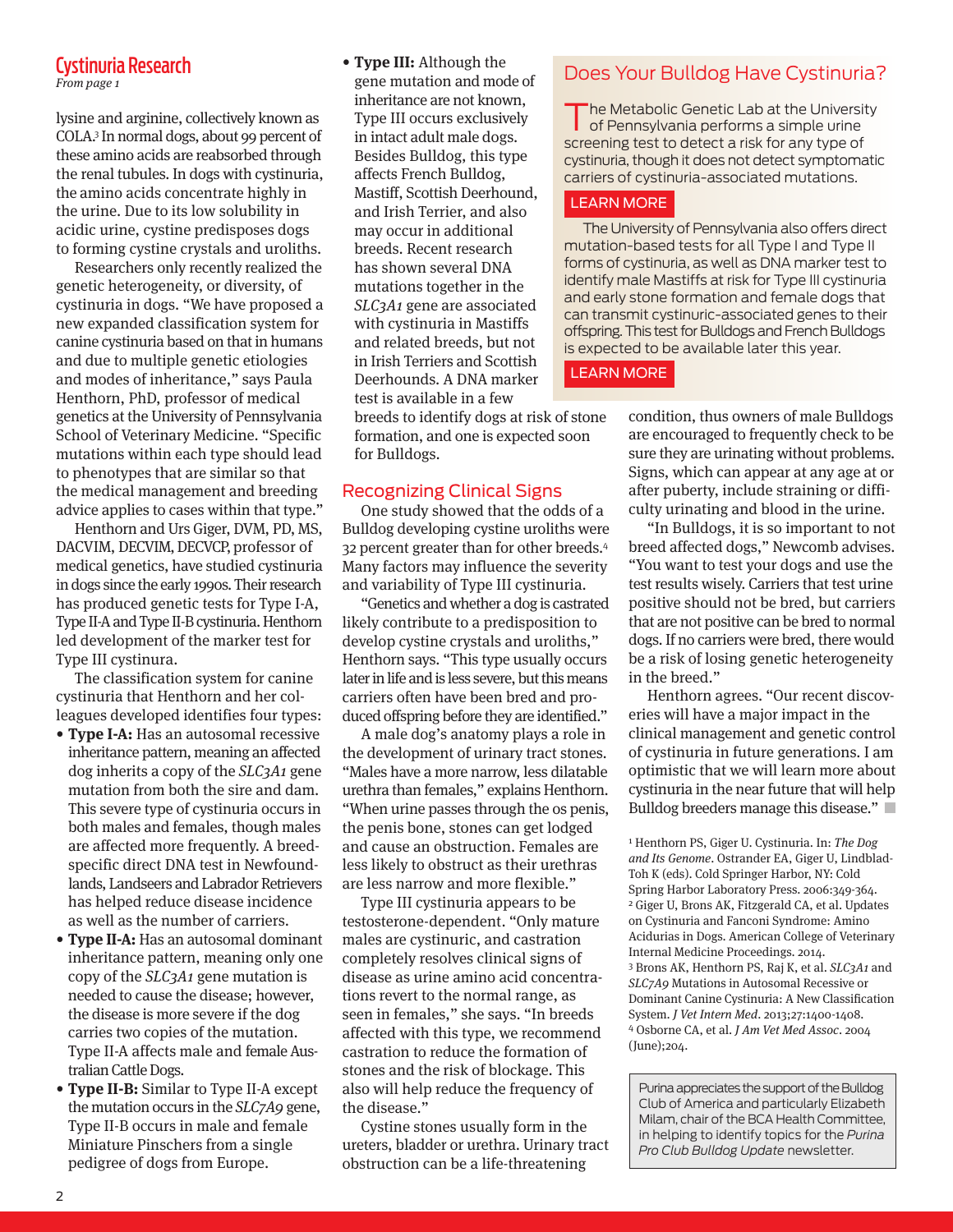### Study Shows Proper Storage and Shipment of Semen Is Important for AI Breeding

tificial insemination (AI) gives<br>breeders an opportunity to breed<br>dogs that otherwise might not be<br>proceeded to the comparabical location rtificial insemination (AI) gives breeders an opportunity to breed possible due to geographical location, behavior incompatibilities or other factors. A recent study examined whether antibiotics added to commercial semen extenders to increase shelf life inhibit the growth of bacteria in semen samples.

"Breeders are not shipping females for natural breeding as much today and thus are turning more to AI," says Ginny Altman, vice president of the American German Shepherd Dog Charitable Foundation. "Since semen collection introduces bacteria into the semen sample from normal bacterial flora, we wanted to learn whether the antibiotics used in extenders control the growth of bacteria."

The study,<sup>1</sup> funded by the AKC Canine Health Foundation with support from the American German Shepherd Dog Charitable Foundation, was led by Carla Barstow, DVM, and Margaret Root Kustritz, DVM, PhD, DACT, professor of small animal reproduction at the University of Minnesota College of Veterinary Medicine. They recruited 14 male dogs from members of all-breed clubs in the Minneapolis area. Included were six Samoyeds, six Malamutes, one English Springer Spaniel, and one Labrador Retriever, ranging from 2 to 9 years of age.

"Our study was intended to mimic what can happen in the real world," Barstow says. "It is important for the receiving veterinarian who will do the AI procedure and the brood bitch owner to know that the semen product they are using is safe. In reality, manufacturers include antibiotics in extenders to prolong shelf life, not inhibit bacterial growth."

Commercial semen extenders are used with chilled and frozen semen. Extenders are liquid media that support spermatozoa by providing nutrients and a buffering capacity to offset changes in temperature that occur during storing and shipping.<sup>2</sup>

Chilled semen must be shipped and inseminated in a bitch within 24 hours of collection to retain viability and reduce the risk of disease. In addition to normal bacterial flora from a male dog's urethra, semen can be infected from urine in the urethra and organisms that are shed from prostatic or testicular fluid caused by systemic infection.

Preventing disease transmission by AI will will protect bitches only if an antibiotic is added to the semen. Two commercial canine extenders commonly used by theriogenologists, or reproduction specialists, were tested in the study. One extender contains several antibiotics, and the other has a single antibiotic.

Each semen sample was separated

into 11 samples. Three cultures, considered neat samples, had no extender added and were tested for anaerobic, aerobic and Mycoplasma bacteria. The remaining semen was separated into two groups for adding the respective extender products. The individual extender groups were stored at room temperature (20 degrees Celsius) or refrigeration temperature (5 degrees Celsius) and tested for aerobic and Mycoplasma bacteria at collection, 24 hours and 48 hours.

Thirty-five percent of dogs had significant growth of bacteria in their semen, which is in accord with information from the literature, Barstow says. Bacterial growth was controlled in samples that were held at refrigeration temperature, but not in all the samples that were held at room temperature.

"Importantly, there was no significant growth in any refrigerated sample, which is the protocol for shipping chilled semen samples," she says. "The question was whether extenders work as we thought they did, and yes, we showed they do." **■**

<sup>1</sup> Barstow C, Root Kustritz MV. Effects of Antibacterial Agents in Semen Extender on Bacterial Growth in Extended Canine Semen Held at 5°C or 20°C for Up to 48 Hours. Clin Therio J. 2014;6:231-237. <sup>2</sup> Root Kustritz MV. The Dog Breeder's Guide to Successful Breeding and Health Management. St. Louis: Saunders Elsevier. 2006.